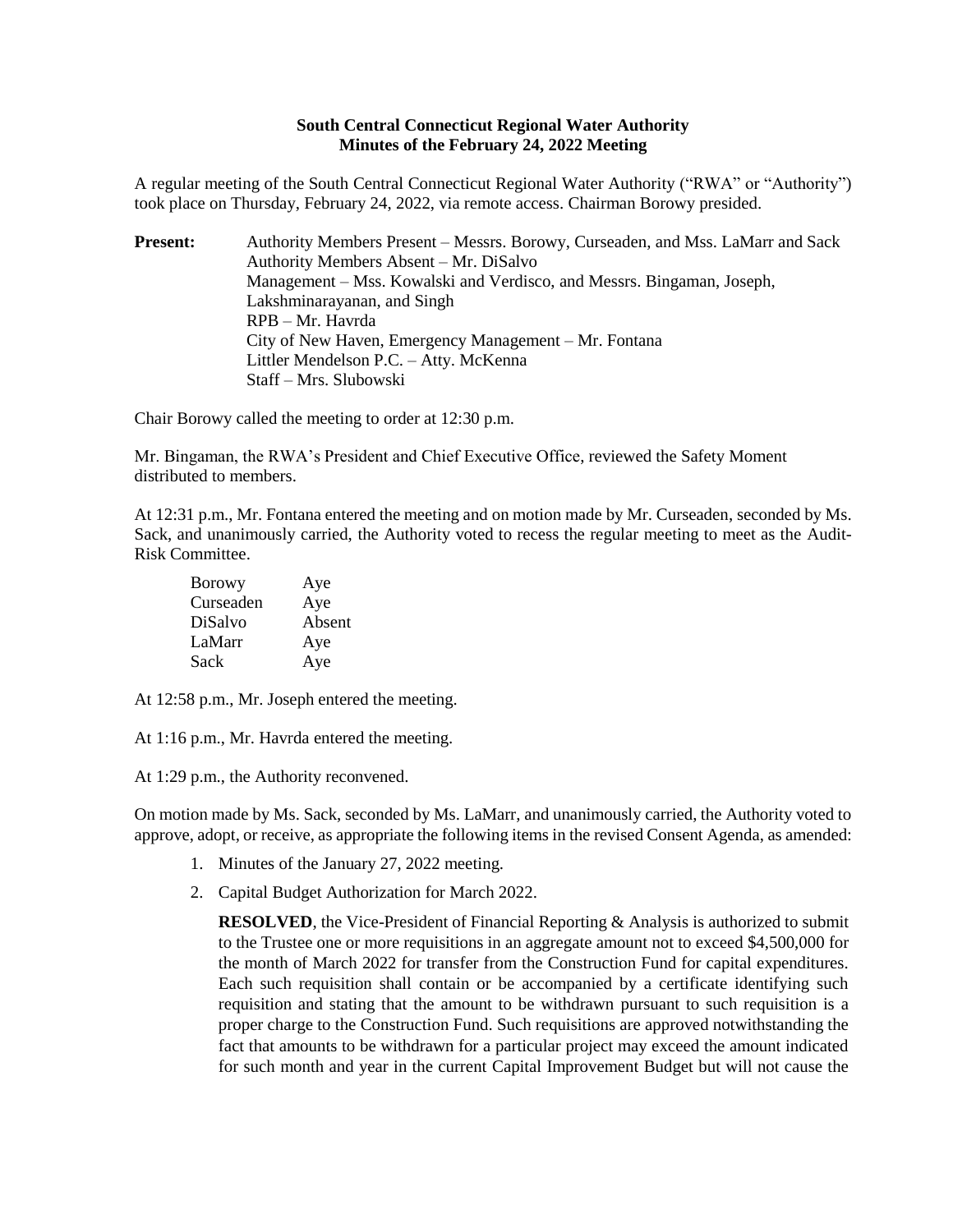aggregate amount budgeted for fiscal year 2022 for all Capital Improvement Projects to be exceeded.

- 3. Capital Budget Transfer Notifications March 2022
- 4. Monthly Financial Report January 2022
- 5. Accounts Receivable January 2022
- 6. Derby Tank Update
- 7. North Cheshire Update
- 8. Bid Exemption Sodium Hypochlorite Storage and Day Tanks
- 9. Report on Code of Ethics Compliance for period ended November 30, 2021

| Aye    |
|--------|
| Aye    |
| Absent |
| Aye    |
| Aye    |
|        |

Ms. Kowalski, the RWA's Vice President of Financial Analysis & Reporting, reported on a Type B Amendment for Authority approval to transfer funds from across multiple projects to a critical project at the Lake Gaillard Water Treatment Plant project.

Mr. Curseaden moved for approval of the following resolution:

**RESOLVED**, that the Authority approves the transfer of \$95,000 from the Lake Gaillard Water Treatment Plant Backwash Polymer Upgrades project account, \$100,000 from the Lake Saltonstall Water Treatment Plant Electrical Upgrades project account, \$125,000 from the West River Water Treatment Plant Effluent Pipe Injection Chamber Improvements project account, \$80,000 from the North Sleeping Giant Wellfield Facility Improvements project account, \$75,000 from the Contracts Database Replacement project account, and \$25,000 from the GIS Lead & Copper Layer Development project account into the Lake Gaillard Water Treatment Plant Sodium Hypochlorite Tanks Replacement project account.

Ms. Sack seconded the motion. The Chair called for the vote:

| Aye    |
|--------|
| Aye    |
| Absent |
| Aye    |
| Aye    |
|        |

Ms. Kowalski reported on a Type B Amendment for Authority approval to transfer funds across four projects, including the West River Treatment Plant and the Derby Tank, to contingency. The transfer will allow for funding to be available, to carry-over into fiscal 2023, for these critical projects that are impacted by supply chain and other factors.

Ms. LaMarr moved for approval of the following resolution: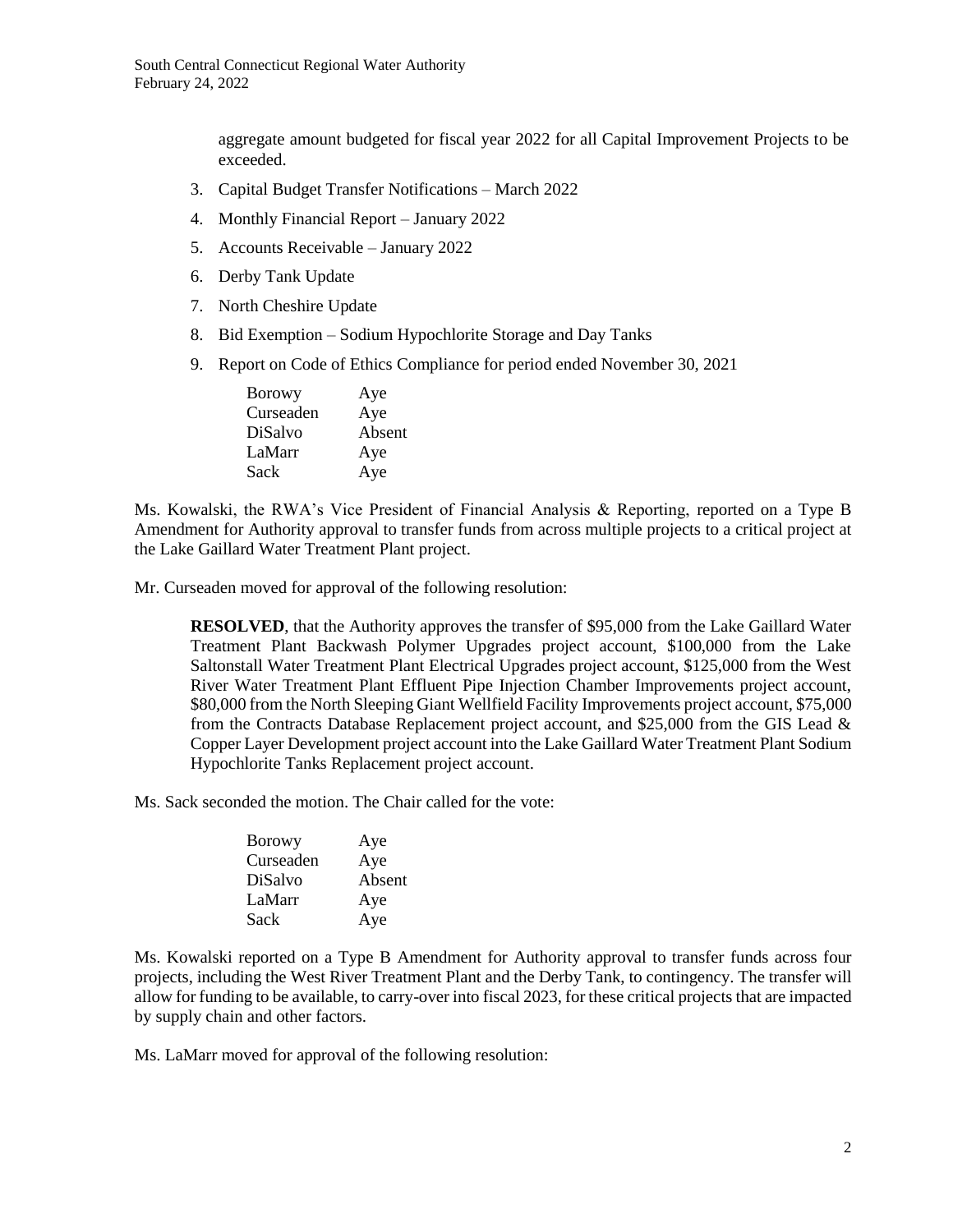**RESOLVED**, that the Authority approves the transfer of \$3,000,000 from the West River Treatment Plant Improvements capital budget account, \$2,630,000 from the Ansonia-Derby Tank capital budget account, \$992,000 from the Lake Saltonstall Water Treatment Plant Chemical Systems Improvement Capital budget account, and \$800,000 from the South Sleeping Giant Wellfield Improvements Capital budget account to the overall capital budget contingency account.

Mr. Curseaden seconded the motion. The Chair called for the vote:

| <b>Borowy</b> | Aye    |
|---------------|--------|
| Curseaden     | Aye    |
| DiSalvo       | Absent |
| LaMarr        | Aye    |
| Sack          | Aye    |
|               |        |

Ms. Kowalski presented resolutions for the last stage of the Authority's loan agreement, subsidy, and project loan agreement, which may include grant money up to 20% or more. Ms. LaMarr moved for approval of the following resolution:

**WHEREAS,** on May 18, 2017, the Authority adopted and on June 15, 2017, the Representative Policy Board (the "RPB") approved the resolutions which established the general terms and provisions of the Authority's bonds which may be issued as project loan obligations in one or more series delivered to the State of Connecticut in the aggregate principal amount not to exceed \$1,700,000 to finance, or refinance the cost of upgrades to the Cherry Hill Pump Station and associated appurtenances, and the removal and demolition of the Brushy Plains Standpipe each located in Branford, Connecticut; and to pay costs of issuance of the Bonds (the Cherry Hill / Brushy Plains Water Quality Project "); and

**WHEREAS,** on December 20, 2018, the Authority adopted and on January 17, 2019, the Representative Policy Board (the "RPB") approved the resolutions which established the general terms and provisions of the Authority's bonds which may be issued as project loan obligations in one or more series delivered to the State of Connecticut in the aggregate principal amount not to exceed \$1,300,000 to finance, or refinance the cost of permitting, placement, design and construction of a well at the Seymour Wellfield to replace one of the four failing wells at such site, the deposit to certain reserve funds held under the General Bond Resolution and the payment of costs of issuance of the Bonds (the "Seymour Wellfield Project" and together with the Cherry Hill / Brushy Plains Water Quality Project, the "Various Water System Projects"); and

**WHEREAS**, the Authority wishes to provide for the issuance, sale and delivery of the Authority's one or more Project Loan Obligations for the Various Water System Projects (the "PLO") in one or more series and approve the Project Loan and Subsidy Agreement or Agreements by and between the State of Connecticut and the Authority related to the Various Water System Projects (the "Loan Agreements").

**NOW THEREFORE, BE IT RESOLVED***,* that the President/Chief Executive Officer and the Vice President of Financial Reporting and Analysis and any Vice President or any one of them may apply to the State Department of Public Health for eligibility and funding of the Various Water System Projects and sign such applications and any other documents which may be necessary or desirable to apply for eligibility of and to apply for and obtain financial assistance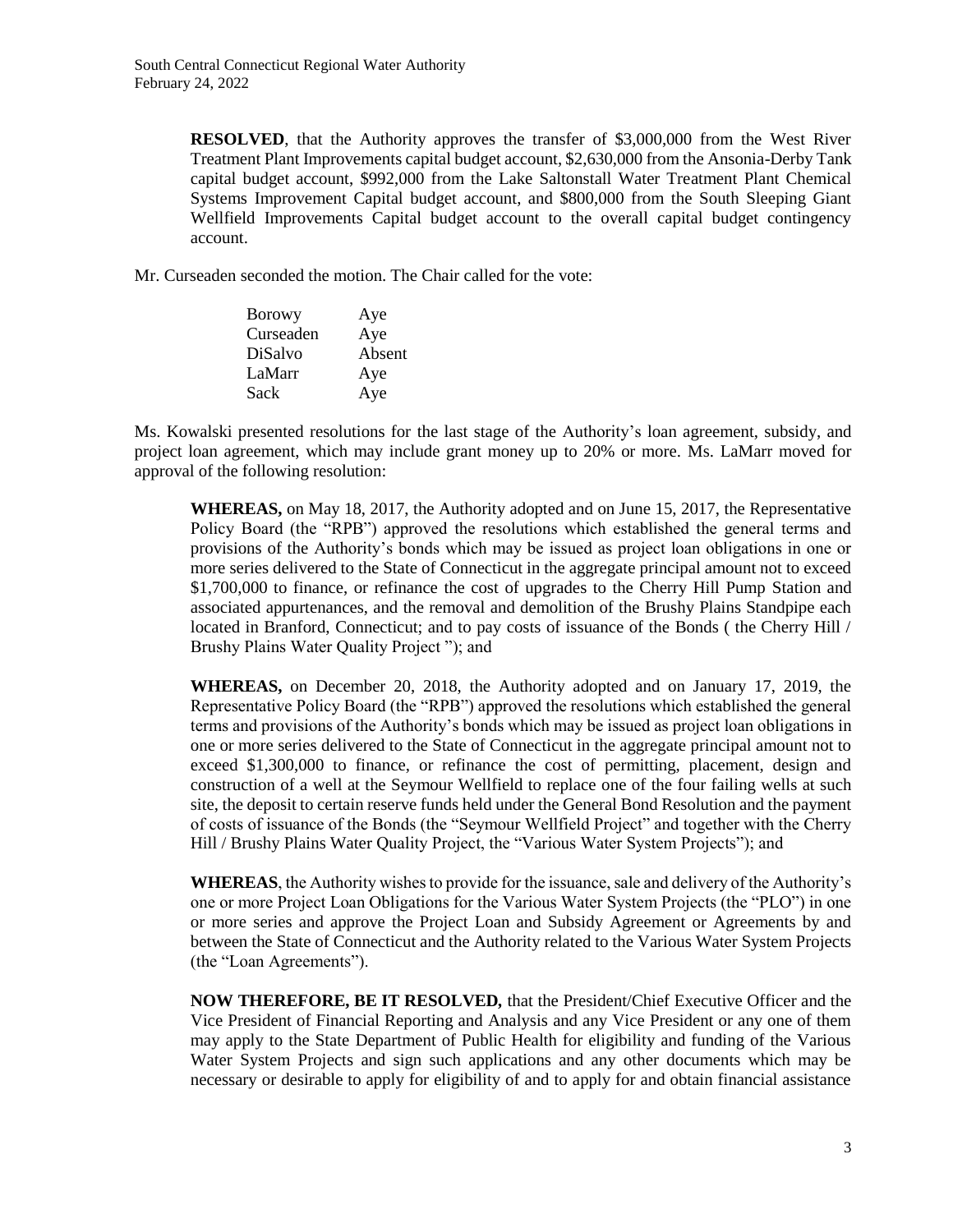for the Various Water System Projects from the State's Drinking Water Fund Program and that any such action taken prior hereto is hereby ratified and confirmed.

**BE IT FURTHER RESOLVED,** that the Chairperson or Vice Chairperson and President/Chief Executive Officer or Vice President of Financial Reporting and Analysis be authorized (i) to issue, sell and deliver the PLO in a total amount not to exceed \$3,000,000, and (ii) to determine the principal amount, date, date of maturity, interest rate, form and other details of the PLO, pursuant to the Act and the Water System Revenue Bond Resolution, General Bond Resolution as amended and supplemented (the "General Bond Resolution") or any other provisions of law thereto enabling.

**BE IT FURTHER RESOLVED***,* that the Authority hereby approves the Supplemental Resolution authorizing the issuance of the PLO substantially in the form attached hereto as Exhibit A, with such changes, omissions, insertions and revisions as the Chairperson or Vice Chairperson and President/Chief Executive Officer or Vice President of Financial Reporting and Analysis shall deem advisable and which shall be as set forth in one or more Certificates of Determination attached thereto.

**BE IT FURTHER RESOLVED***,* that for the purposes of providing to the Authority the loan and grant from the State, the Authority hereby approves the Loan Agreements substantially in the form as the President/Chief Executive Officer or Vice President of Financial Reporting and Analysis shall deem advisable and the approval of the Authority shall conclusively be determined from any of their signatures thereon.

**BE IT FURTHER RESOLVED**, that the Chairperson, Vice Chairperson, President/Chief Executive Officer and Vice President of Financial Reporting and Analysis, or any one of them, are hereby authorized to execute and deliver such documents as may be necessary or desirable to issue and deliver the PLO, including but not limited to, the Loan Agreements, and to take such actions or to designate other officials or employees of the Authority to take such actions and execute such documents in connection with the issuance, sale and delivery of the PLO as are determined necessary or advisable and in the best interests of the Authority and that the execution of such documents shall be conclusive evidence of such determination.

**BE IT FURTHER RESOLVED**, that the Chairperson, Vice Chairperson, President/Chief Executive Officer or Vice President of Financial Reporting and Analysis or any one of them are hereby authorized to accept such grants from the State for the Various Water System Projects as set forth in the Loan Agreements and to apply the proceeds of the grant to the Various Water System Projects, as applicable.

Mr. Curseaden seconded the motion. The Chair called for the vote:

| <b>Borowy</b>  | Aye    |
|----------------|--------|
| Curseaden      | Aye    |
| <b>DiSalvo</b> | Absent |
| LaMarr         | Aye    |
| Sack           | Aye    |

Authority members reported on recent Representative Policy Board committee meetings.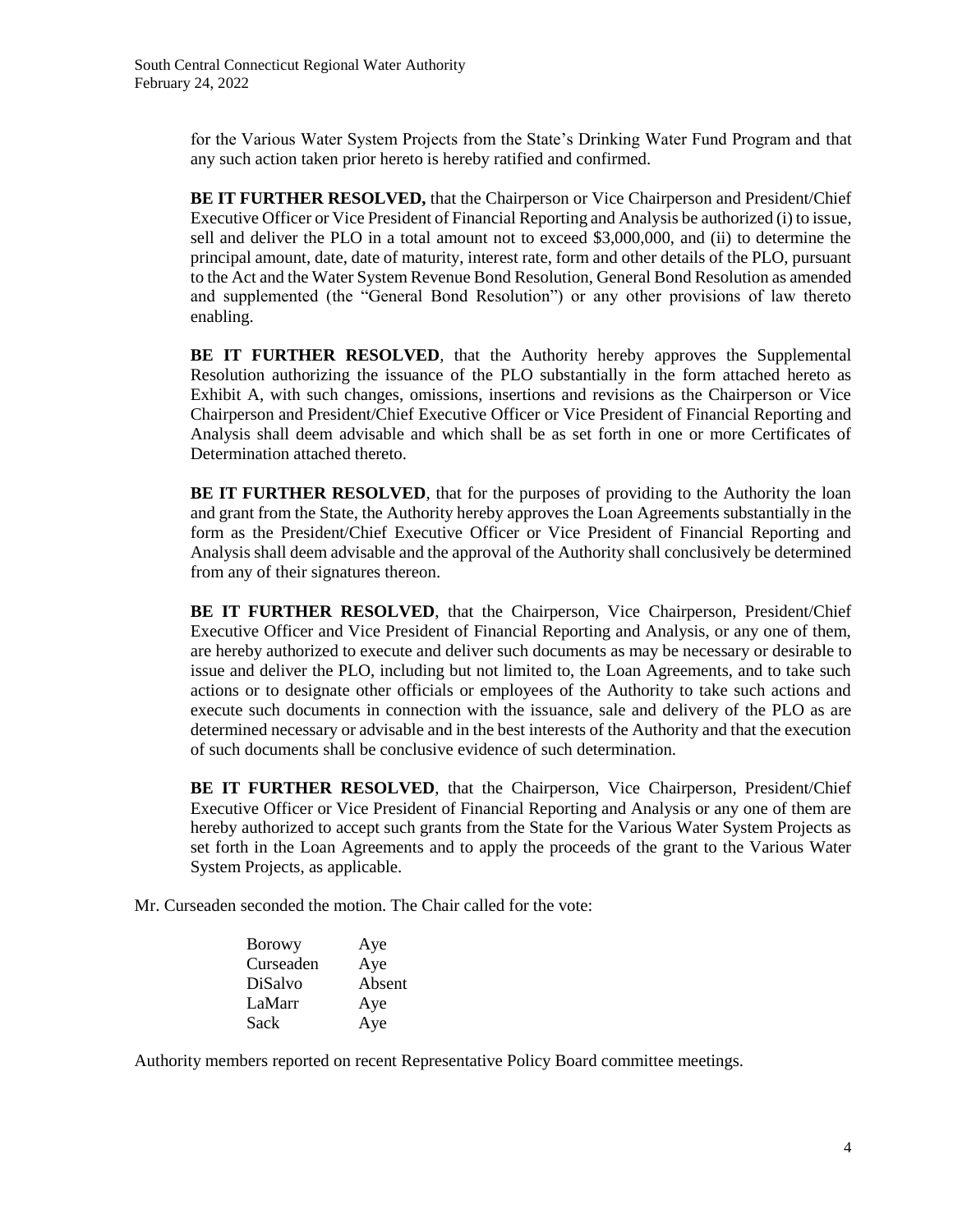At 1:55 p.m., on motion made by Mr. Curseaden, seconded by Ms. LaMarr, and unanimously carried, the Authority voted to recess the regular meeting to meet as the Strategic Planning Committee.

| <b>Borowy</b> | Aye    |
|---------------|--------|
| Curseaden     | Aye    |
| DiSalvo       | Absent |
| LaMarr        | Aye    |
| Sack          | Aye    |

At 2:09 p.m., the Authority reconvened.

Mr. Joseph, the RWA's Interim Human Resources Vice President, provided an update on the status of COVID at the RWA.

Mr. Bingaman:

- Provided a commercial business update. The RWA has presented a letter of intent, including a deal structure, presented to the business owner of a local well services company. The RWA is also in the process of performing due diligence. He also stated that discussions with an environmental testing lab are ongoing.
- Highlighted that Ms. Kowalski, will join a panel discussion on the infrastructure Investment and Jobs Act at the Connecticut Certified Construction Manager Conference in early March. She will participate with representatives from the Connecticut Department of Transportation, Office of State Broadband and a local real estate consulting firm to discuss the impact of the infrastructure bill on business. She will use the opportunity to discuss the importance of the RWA being included in water infrastructure funding.
- Reported that Mr. Courchaine is acting as panelist of on workforce development program for soft skills, discipline techniques, effective writing, and public presentations. He is presenting at the Water Utility Management Conference of the Water Environmental Federation as a representative of the RWA.

Discussion ensued regarding monthly billing.

At 2:19 p.m., on motion made by Ms. LaMarr, seconded by Ms. Sack, and unanimously carried, the Authority voted to go into executive session to discuss personnel and land negotiation matters. Present in executive session were the Authority members, Messrs. Bingaman, Joseph, Lakshminarayanan, Singh and Mss. Kowalski, Slubowski, and Verdisco

| <b>Borowy</b> | Aye    |
|---------------|--------|
| Curseaden     | Aye    |
| DiSalvo       | Absent |
| LaMarr        | Aye    |
| Sack          | Aye    |

At 2:29 p.m. Messrs. Joseph, Lakshminarayanan, Singh and Mss. Kowalski, Slubowski and Verdisco withdrew from the meeting and Atty. McKenna entered the meeting.

At 3:06 p.m., Attorney McKenna withdrew from the meeting and the Authority voted to come out of executive session and adjourn.